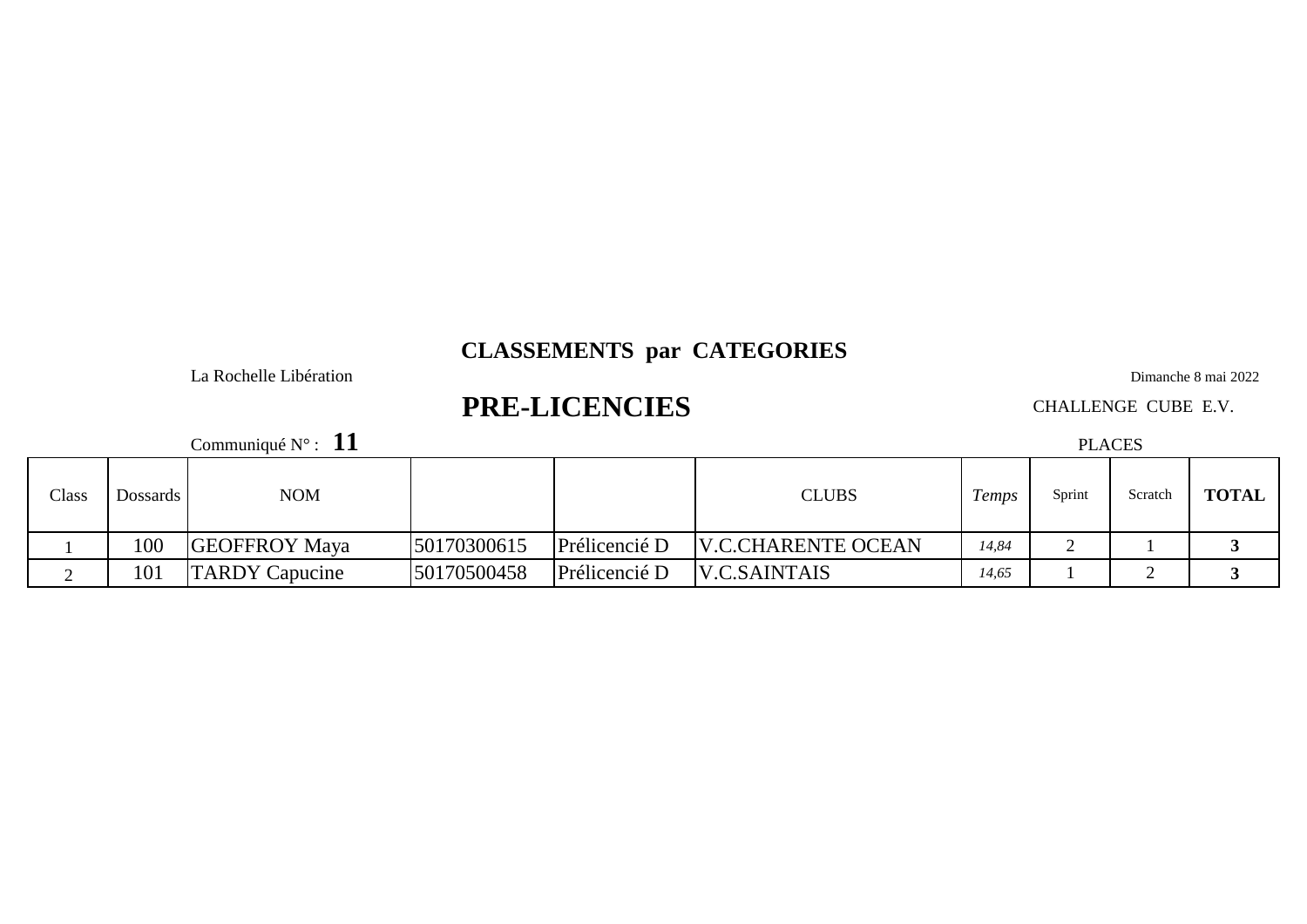CHALLENGE CUBE E.V. La Rochelle Libération

Dimanche 8 mai 2022

# **POUSSINS**

Communiqué N° : **12**

|       | Communiqué $N^{\circ}$ : 12<br><b>PLACES</b> |             |             |                                                           |                                   |        |                |         |                 |  |
|-------|----------------------------------------------|-------------|-------------|-----------------------------------------------------------|-----------------------------------|--------|----------------|---------|-----------------|--|
| Class | Dossrds                                      |             |             | <b>NOM</b><br><b>CLUBS</b>                                |                                   | Temps  | Sprint         | Scratch | <b>TOTAL</b>    |  |
|       | 89                                           | Poussin 2 H | 50171400242 | A.PO.GE CYCLISTE - TEAM U CUBE 17<br><b>OZELLET</b> Jordy |                                   | 8.25   |                |         |                 |  |
| 2     | 90                                           | Poussin 2 H | 52850830316 | <b>BOUSSEAU Robin</b>                                     | <b>AIZENAY VELO SPORT</b><br>8.48 |        | $\overline{2}$ |         |                 |  |
| 3     | 82                                           | Poussin 2 H | 50170300574 | <b>POIRIER</b> Valentin                                   | <b>V.C.CHARENTE OCEAN</b>         | 9.90   | $\mathcal{R}$  |         | 6               |  |
|       | 88                                           | Poussin 2 H | 50170500440 | <b>TOUILLET Mahé</b>                                      | <b>V.C.SAINTAIS</b>               | 10, 19 | 5              |         | 9               |  |
| 5     | 83                                           | Poussin 2 H | 50170500437 | <b>CASSOU DIT MAISONNAVE Stanislas</b>                    | <b>V.C.SAINTAIS</b>               | 10.02  | 4              |         | 9               |  |
| 6     | 84                                           | Poussin 1 H | 50170500451 | <b>LEA</b> Martin                                         | <b>V.C.SAINTAIS</b>               | 11,10  | 8              | 6.      | 14              |  |
|       | 86                                           | Poussin 2 H | 50170500414 | <b>PROTON Noa</b>                                         | <b>V.C.SAINTAIS</b>               | 11,06  |                |         | 14              |  |
| 8     | 85                                           | Poussin 1 H | 50170500462 | <b>MARQUET Tom</b>                                        | <b>V.C.SAINTAIS</b>               | 11,01  | 6              |         | 14              |  |
| 9     | 80                                           | Poussin 2 H | 50170300590 | <b>BIDAUX Julian</b>                                      | <b>V.C.CHARENTE OCEAN</b>         | 11,34  | 9              | 10      | 19 <sup>°</sup> |  |
| 10    | 81                                           | Poussin 2 H | 50170300619 | <b>GACHET Marius</b>                                      | <b>V.C.CHARENTE OCEAN</b>         | 15.15  | 11             |         | 20              |  |
| 11    | 87                                           | Poussin 1 D | 50170500453 | <b>RUCHAUD</b> Ava                                        | <b>V.C.SAINTAIS</b>               | 12,50  | 10             | 11      | 21              |  |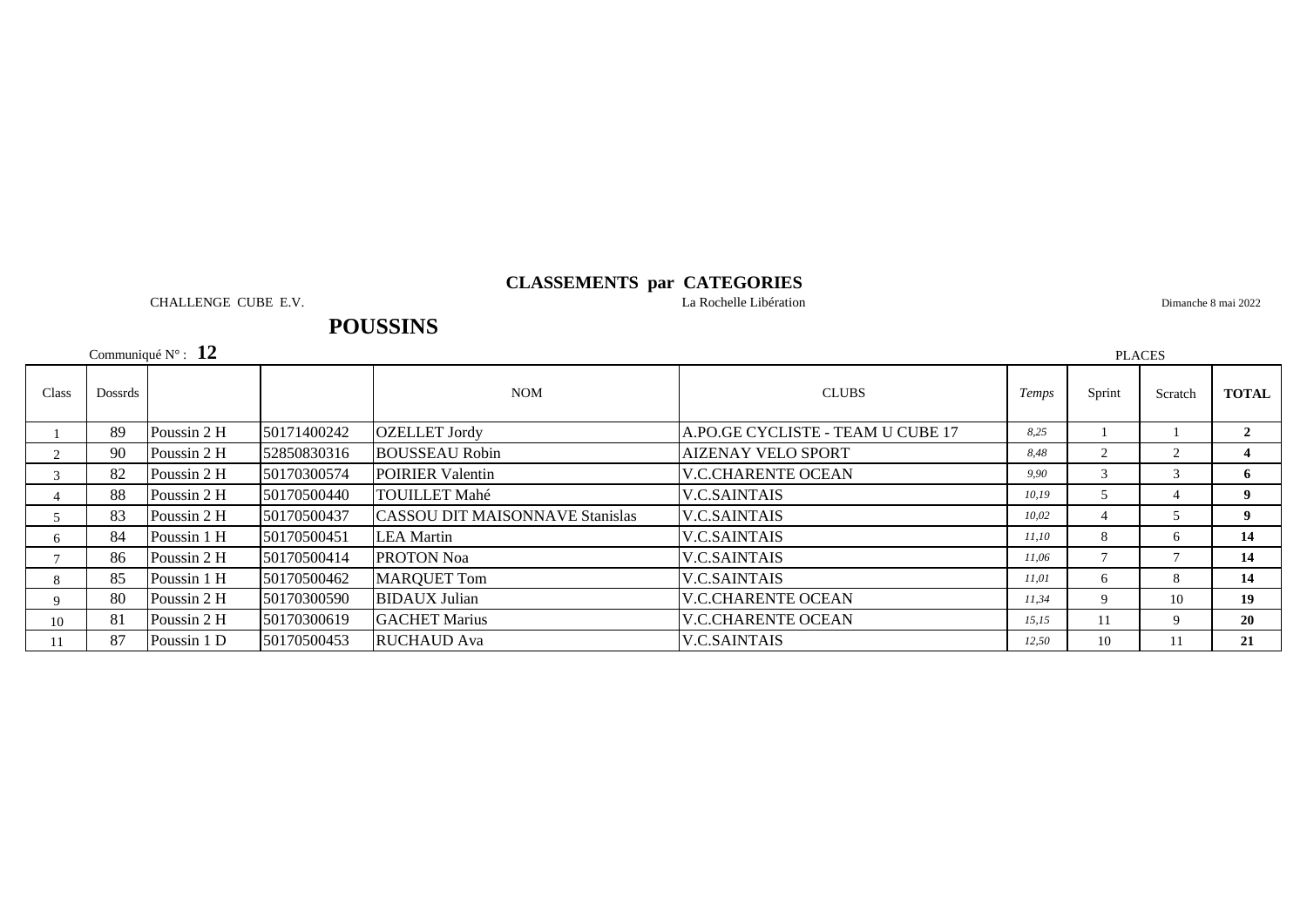CHALLENGE CUBE E.V. La Rochelle Libération

**PUPILLES**

Dimanche 8 mai 2022

Communiqué N° : **13**

|                | Communiqué $N^{\circ}$ : 13<br><b>PLACES</b> |             |             |                            |                                   |       |                |                |                         |
|----------------|----------------------------------------------|-------------|-------------|----------------------------|-----------------------------------|-------|----------------|----------------|-------------------------|
| Class          | Dossards                                     |             |             | <b>NOM</b>                 | <b>CLUBS</b>                      | Temps | Sprint         | Scratch        | <b>TOTAL</b>            |
|                | 75                                           | Pupille 2 H | 52850380563 | <b>LEJEUNE</b> Maheidi     | <b>SV FONTENAISIENNE</b>          | 7,81  | $\overline{2}$ |                | $\mathbf{3}$            |
| 2              | 64                                           | Pupille 1 H | 50170500359 | <b>GRASSIOT Marin</b>      | <b>V.C.SAINTAIS</b>               | 7,65  |                | 3              | $\overline{\mathbf{4}}$ |
| 3              | 72                                           | Pupille 2 H | 50170500373 | <b>VERGER Tilio</b>        | <b>V.C.SAINTAIS</b>               | 8,20  | 4              | 2              | 6                       |
| $\overline{4}$ | 63                                           | Pupille 2 H | 50170450254 | <b>MIALHE</b> Anaël        | V.C.ROCHEFORT                     | 7,93  | 3              | 5              | 8                       |
| 5              | 65                                           | Pupille 2 H | 50170500432 | <b>GUICHARD Armand</b>     | <b>V.C.SAINTAIS</b>               | 8,51  | 6              | $\overline{4}$ | 10                      |
| 6              | 67                                           | Pupille 1 H | 50170500409 | <b>LEA</b> Samuel          | <b>V.C.SAINTAIS</b>               | 8.45  | 5              | 6              | 11                      |
| $\tau$         | 61                                           | Pupille 2 H | 50170300604 | <b>PEREZ BACH Marin</b>    | <b>V.C.CHARENTE OCEAN</b>         | 8.65  | 8              | $\tau$         | 15                      |
| 8              | 73                                           | Pupille 2 H | 50171400231 | <b>MERCIER Malo</b>        | A.PO.GE CYCLISTE - TEAM U CUBE 17 | 8,57  | $\tau$         | 8              | 15                      |
| 9              | 62                                           | Pupille 2 H | 50170450253 | <b>DUCHET</b> Gabin        | V.C.ROCHEFORT                     | 8.90  | 9              | 10             | 19                      |
| 10             | 60                                           | Pupille 1 H | 50170300562 | <b>BOUTILLIER Augustin</b> | <b>V.C.CHARENTE OCEAN</b>         | 9,04  | 10             | 11             | 21                      |
| 11             | 71                                           | Pupille 1 H | 50170500425 | <b>TRIOLET Evan</b>        | <b>V.C.SAINTAIS</b>               | 9,35  | 13             | 9              | 22                      |
| 12             | 70                                           | Pupille 1 H | 50170500412 | <b>TARDY Valentin</b>      | <b>V.C.SAINTAIS</b>               | 9,35  | 12             | 12             | 24                      |
| 13             | 74                                           | Pupille 1 H | 52850200339 | <b>DELHOMME</b> Maël       | LES SABLES VENDEE CYCLISME        | 9,13  | 11             | 13             | 24                      |
| 14             | 69                                           | Pupille 1 H | 50170500448 | <b>ROLLET TURGIS Théo</b>  | <b>V.C.SAINTAIS</b>               | 10,14 | 14             | 14             | 28                      |
| 15             | 66                                           | Pupille 2 H | 50170500396 | <b>KERVEVAN Noa</b>        | <b>V.C.SAINTAIS</b>               | 11,60 | 16             | 15             | 31                      |
| 16             | 68                                           | Pupille 2 D | 50170500481 | <b>PAPIN Lizie</b>         | <b>V.C.SAINTAIS</b>               | 10,50 | 15             | 16             | 31                      |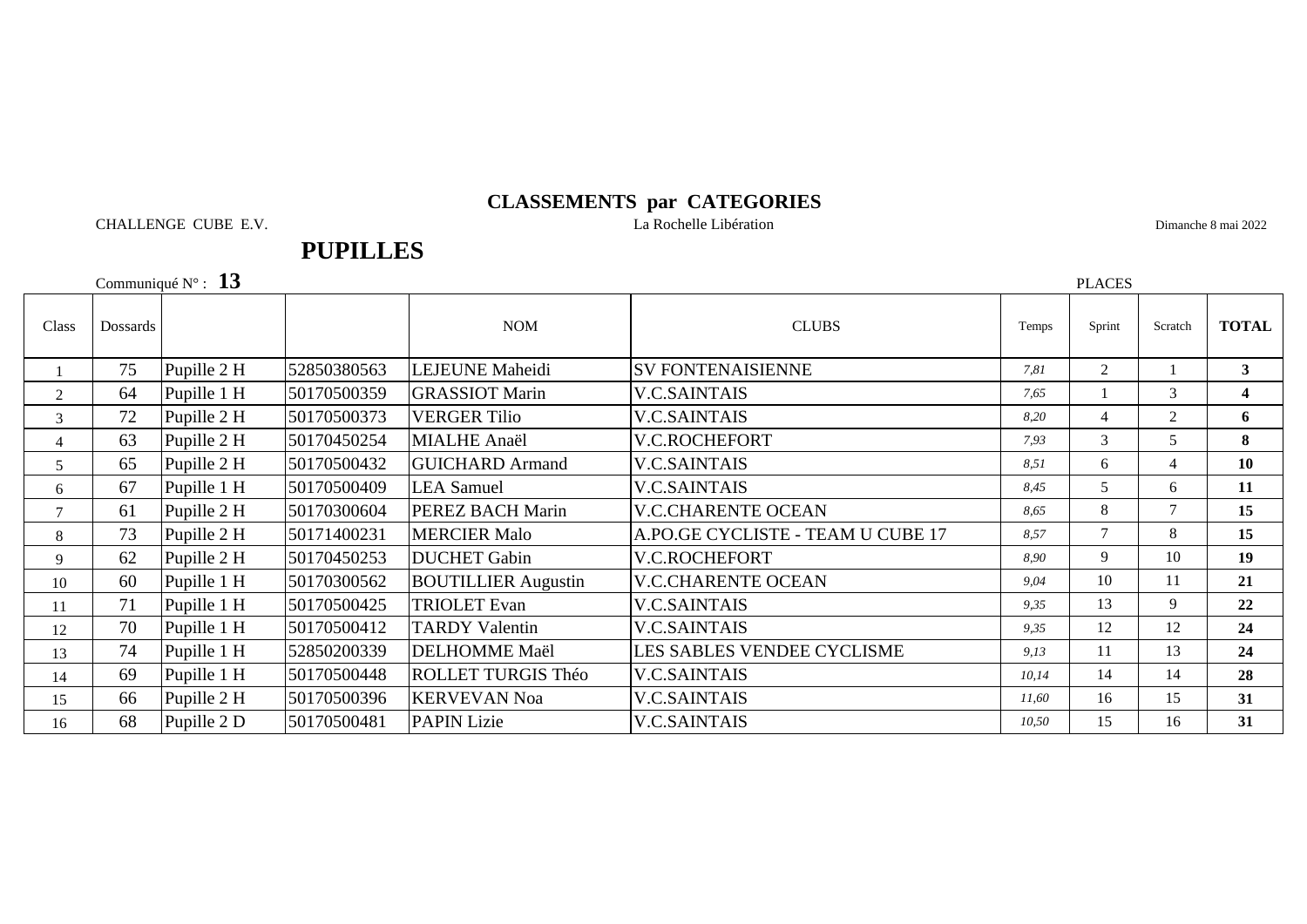CHALLENGE CUBE E.V. La Rochelle Libération

Dimanche 8 mai 2022

# **BENJAMINS**

Communiqué N° : **14**

| Class          | Dossards |              | <b>NOM</b>                    | <b>CLUBS</b>                      | Temps | Sprint         | Scratch        | <b>TOTAL</b>   |
|----------------|----------|--------------|-------------------------------|-----------------------------------|-------|----------------|----------------|----------------|
|                | 49       | Benjamin 2 H | <b>BOUSSEAU Jules</b>         | <b>AIZENAY VELO SPORT</b>         | 7.42  | $\overline{2}$ |                | 3 <sup>1</sup> |
| $\overline{2}$ | 47       | Benjamin 2 H | <b>FERRON</b> Tom             | <b>U.V.POITIERS</b>               | 7,19  |                | $\overline{2}$ | 3 <sup>1</sup> |
| 3              | 42       | Benjamin 2 H | <b>MERCIER Marvyn</b>         | A.PO.GE CYCLISTE - TEAM U CUBE 17 | 7.46  | 3              | 3              | 6              |
| $\overline{4}$ | 43       | Benjamin 2 H | <b>LOEMBE Eloan</b>           | <b>P.ST FLORENT NIORT</b>         | 7,50  | $\overline{4}$ | $\overline{4}$ | 8              |
| 5              | 48       | Benjamin 2 H | <b>DELHOMME</b> Antonin       | LES SABLES VENDEE CYCLISME        | 7.83  | 6              | 5              | 11             |
| 6              | 33       | Benjamin 2 H | <b>BENOIST Paul</b>           | V.C.ROCHEFORT                     | 8.04  | 8              | 6              | 14             |
| 7              | 36       | Benjamin 1 H | <b>FRIOU Héliès</b>           | <b>V.C.SAINTAIS</b>               | 7,59  | 5              | 9              | 14             |
| 8              | 37       | Benjamin 2 D | <b>GRIFFITHS BONNEAU Fay</b>  | <b>V.C.SAINTAIS</b>               | 7.84  | $\tau$         | 10             | 17             |
| 9              | 32       | Benjamin 2 H | <b>PICHONNET Maxence</b>      | <b>V.C.CHARENTE OCEAN</b>         | 8,54  | 11             | $\tau$         | 18             |
| 10             | 46       | Benjamin 2 H | <b>HENNEQUIN Guillaume</b>    | <b>C.POITEVIN</b>                 | 9,87  | 15             | 8              | 23             |
| 11             | 44       | Benjamin 2 H | <b>JOZEAU Titouan</b>         | <b>V.C.CHATILLONNAIS</b>          | 8,13  | 10             | 13             | 23             |
| 12             | 35       | Benjamin 1 H | <b>BOURVEN</b> Ewen           | <b>V.C.SAINTAIS</b>               | 9.14  | 13             | 11             | 24             |
| 13             | 31       | Benjamin 2 H | <b>LEMIRE MULLIER Esteban</b> | <b>V.C.CHARENTE OCEAN</b>         | 8.82  | 12             | 12             | 24             |
| 14             | 34       | Benjamin 2 H | <b>COUROUX TELLIEZ Duvan</b>  | V.C.ROCHEFORT                     | 8.09  | 9              | 15             | 24             |
| 15             | 39       | Benjamin 2 H | <b>PROTON Enzo</b>            | <b>V.C.SAINTAIS</b>               | 10.00 | 17             | 14             | 31             |
| 16             | 40       | Benjamin 2 H | <b>TOUILLET Mathéo</b>        | <b>V.C.SAINTAIS</b>               | 9,81  | 14             | 17             | 31             |
| 17             | 41       | Benjamin 2 H | <b>LAPEYRONNIE Loucas</b>     | <b>C.C.VERVANT</b>                | 10,09 | <b>18</b>      | 16             | 34             |
| 18             | 38       | Benjamin 1 H | PANNEQUIN BAYLE Guillaume     | <b>V.C.SAINTAIS</b>               | 9,92  | 16             | 19             | 35             |
| 19             | 45       | Benjamin 2 H | PIED Evann                    | <b>V.C.CHATILLONNAIS</b>          | 10,40 | 19             | 18             | 37             |

PLACES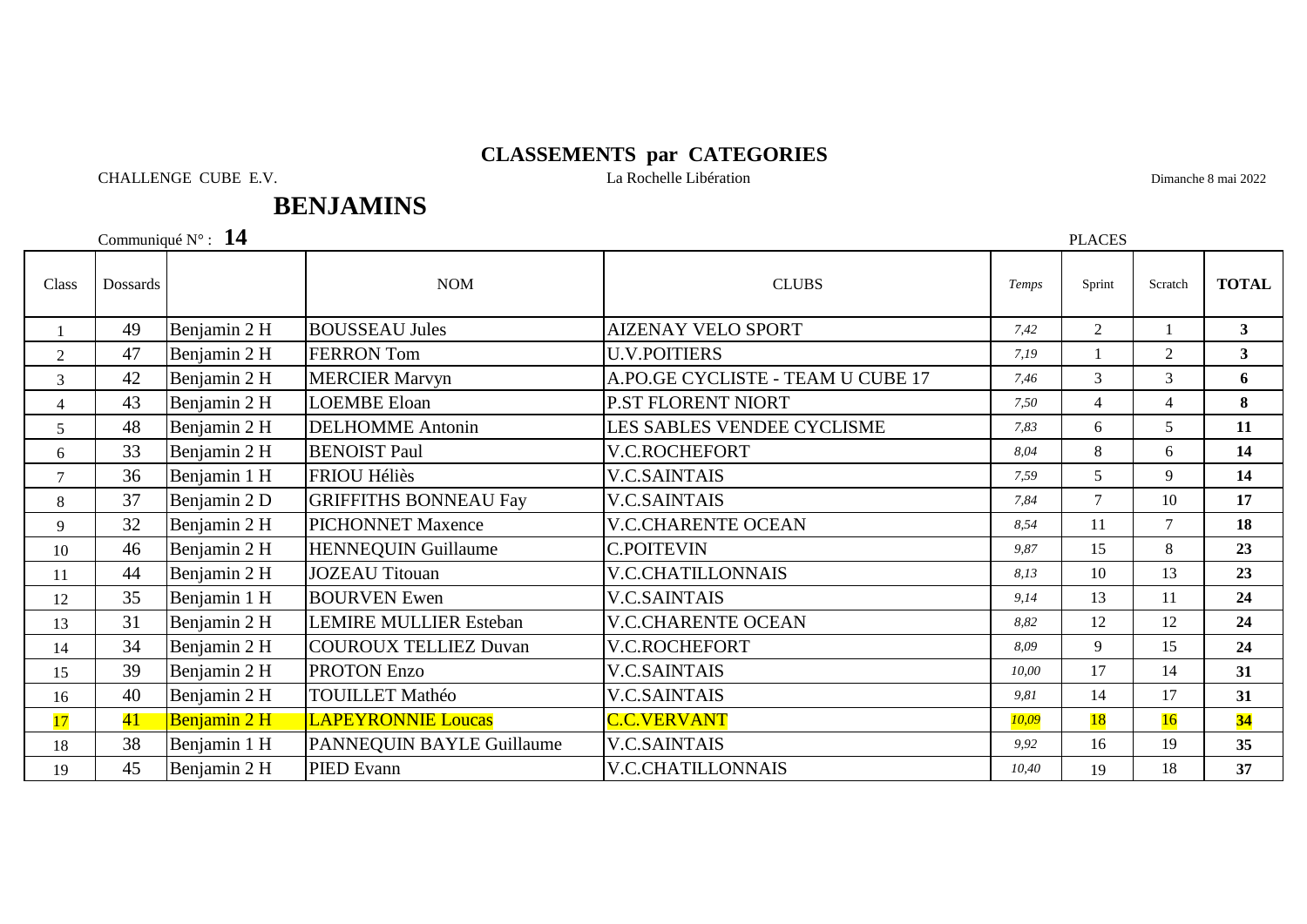CHALLENGE CUBE E.V. La Rochelle Libération

Dimanche 8 mai 2022

# **MINIMES**

Communiqué N° : **15**

|                | Communiqué $N^{\circ}$ : 15<br><b>PLACES</b> |            |             |                                |                                   |       |                |         |              |
|----------------|----------------------------------------------|------------|-------------|--------------------------------|-----------------------------------|-------|----------------|---------|--------------|
| Class          | Dossards                                     |            |             | <b>NOM</b>                     | <b>CLUBS</b>                      | Temps | Sprint         | Scratch | <b>TOTAL</b> |
|                | 2                                            | Minime 2 H | 50170300160 | <b>DRAPEAU</b> Sacha           | <b>V.C.CHARENTE OCEAN</b>         | 7,21  |                |         | $\mathbf{2}$ |
| 2              | 6                                            | Minime 1 D | 50170500386 | JURADO ROUMIEUX Noémie         | <b>V.C.SAINTAIS</b>               | 7,36  | $2^{\circ}$    | 3       | 5            |
| 3              | 11                                           | Minime 2 H | 50170530493 | PINTO Mathis                   | <b>U.V.ANGERIENNE</b>             | 7,37  | $\mathcal{F}$  |         |              |
| $\overline{4}$ | 13                                           | Minime 2 H | 50790590223 | <b>BERTHELOT Joris</b>         | <b>P.ST FLORENT NIORT</b>         | 7,83  | $\overline{4}$ |         | 11           |
| 5              | 5                                            | Minime 2 H | 50170300583 | <b>SAULNIER Gabriel</b>        | <b>V.C.CHARENTE OCEAN</b>         | 8,34  | 10             |         | 12           |
| 6              | 14                                           | Minime 1 H | 50790590224 | <b>SANCHEZ Romain</b>          | <b>P.ST FLORENT NIORT</b>         | 8,20  | 8              |         | 13           |
| $\tau$         | 12                                           | Minime 1 H | 50171400273 | <b>BOUTIN Noa</b>              | A.PO.GE CYCLISTE - TEAM U CUBE 17 | 8,03  | 6              | 8       | 14           |
| 8              | $\overline{4}$                               | Minime 1 D | 50170300107 | <b>ROUSSELOT MARTAIL Lilie</b> | <b>V.C.CHARENTE OCEAN</b>         | 8,16  |                | 9       | 16           |
| 9              | $\tau$                                       | Minime 1 H | 50170500365 | <b>PAULE Amaury</b>            | <b>V.C.SAINTAIS</b>               | 8.46  | 11             | 6.      | 17           |
| 10             | 8                                            | Minime 1 H | 50170500381 | RUCHAUD Evan                   | <b>V.C.SAINTAIS</b>               | 7,93  |                | 12      | 17           |
| 11             | 3                                            | Minime 2 H | 50170300564 | <b>OLLIER Amaury</b>           | <b>V.C.CHARENTE OCEAN</b>         | 8,26  | 9              | 10      | 19           |
| 12             | 9                                            | Minime 1 D | 50170500426 | <b>TRIOLET Julia</b>           | <b>V.C.SAINTAIS</b>               | 8,65  | 12             |         | 23           |
| 13             | 10                                           | Minime 1 D | 50170500244 | <b>VEILLON Lucie</b>           | <b>V.C.SAINTAIS</b>               | 8,70  | 13             | 13      | 26           |